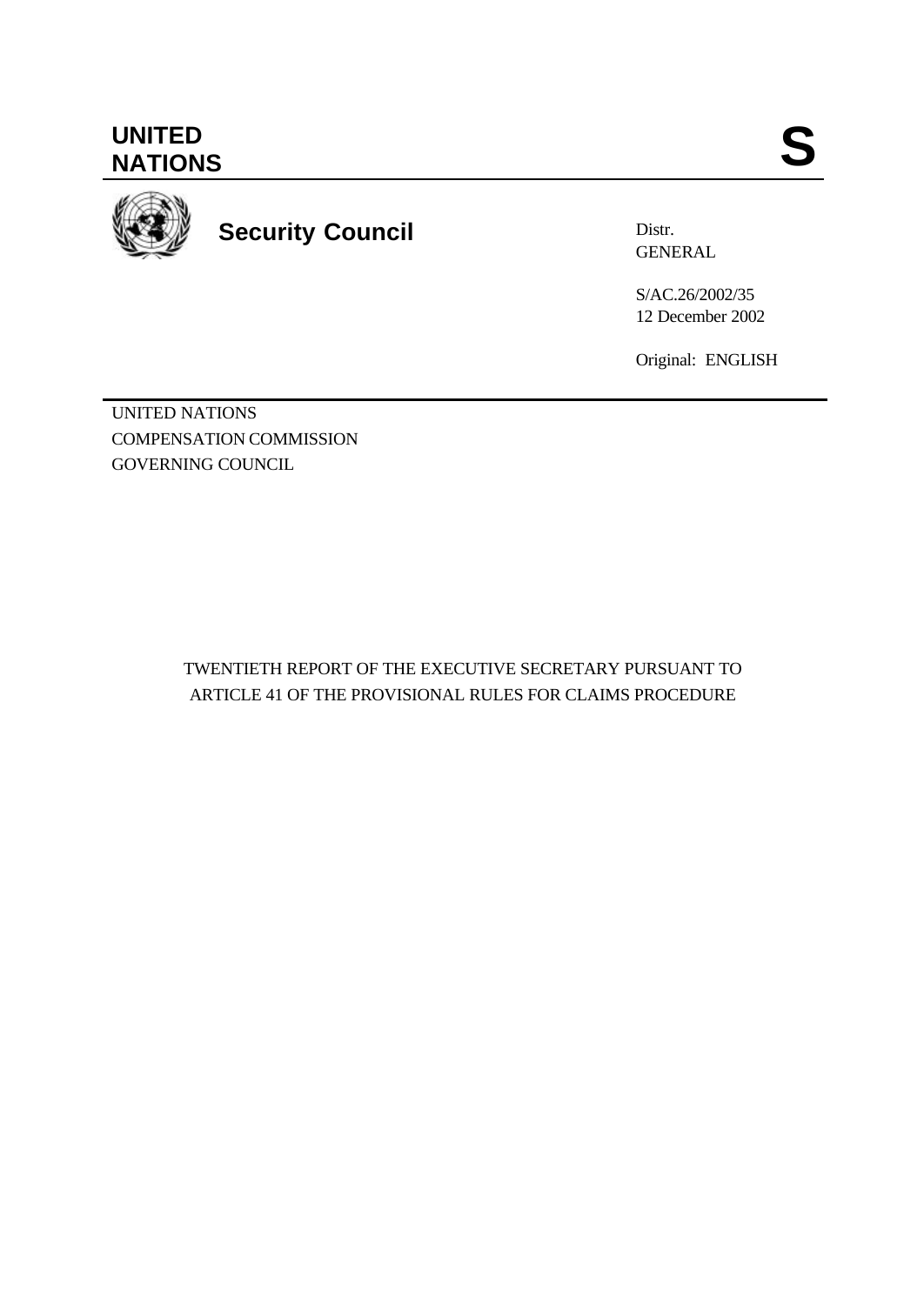### Introduction

1. The present report identifies, pursuant to article 41 of the United Nations Compensation Commission's (the "Commission") Provisional Rules for Claims Procedure (S/AC.26/1992/10) (the "Rules"), recommended corrections in the various claims categories since the "Nineteenth report of the Executive Secretary pursuant to article 41 of the Provisional Rules for Claims Procedure" (S/AC.26/2002/29) (the "nineteenth article 41 report"). Chapter I of this report contains recommended corrections concerning claims in categories "A" and "C", where the panels of Commissioners have concluded their work. Chapter II provides information concerning requests by claimants for corrections to approved awards under article 41 of the Rules, including a report of the secretariat's review to determine whether or not these requests warrant action under article 41. A table containing article 41 corrections to claims awards (up to the forty-fifth session of the Governing Council) is attached as annex III.

### I. RECOMMENDED CORRECTIONS CONCERNING CLAIMS IN CATEGORIES "A" AND "C"

### A. Category "A" corrections

2. Recommendations for corrections to category "A" claims include the following kinds of corrections: duplicate claims; reinstatement of claims previously identified as duplicates; individual to family; higher to lower amounts; lower to higher amounts; and changes to the submitting/responsible entity information.

### 1. Duplicate claims

3. Further to a notice received from the Government of the Philippines, four claims from the Philippines have been found to be duplicates of other claims that were awarded compensation in category "A". No compensation should have been awarded for these duplicate claims.

4. Accordingly, as set forth in table 1 below, it is recommended that the awards for these claims be corrected. Table 1 identifies the country concerned, the instalments to be adjusted, the number of claims affected, and the net effect of the adjustments.

| <b>Country</b> | Instalment | Number of claims<br>affected | Amount of net effect<br>(USD) |
|----------------|------------|------------------------------|-------------------------------|
| Philippines    | Fourth     |                              | (8,000.00)                    |
|                | Fifth      |                              | (12,000.00)                   |
| Total          |            | 4                            | (20,000.00)                   |

Table 1. Category "A" corrections: duplicate claims

### 2. Reinstatement of claims previously identified as duplicates

5. Six claims from the Philippines and two claims from Sri Lanka erroneously identified as duplicates should be reinstated since additional information received from those Governments demonstrates that the claims are not in fact duplicates.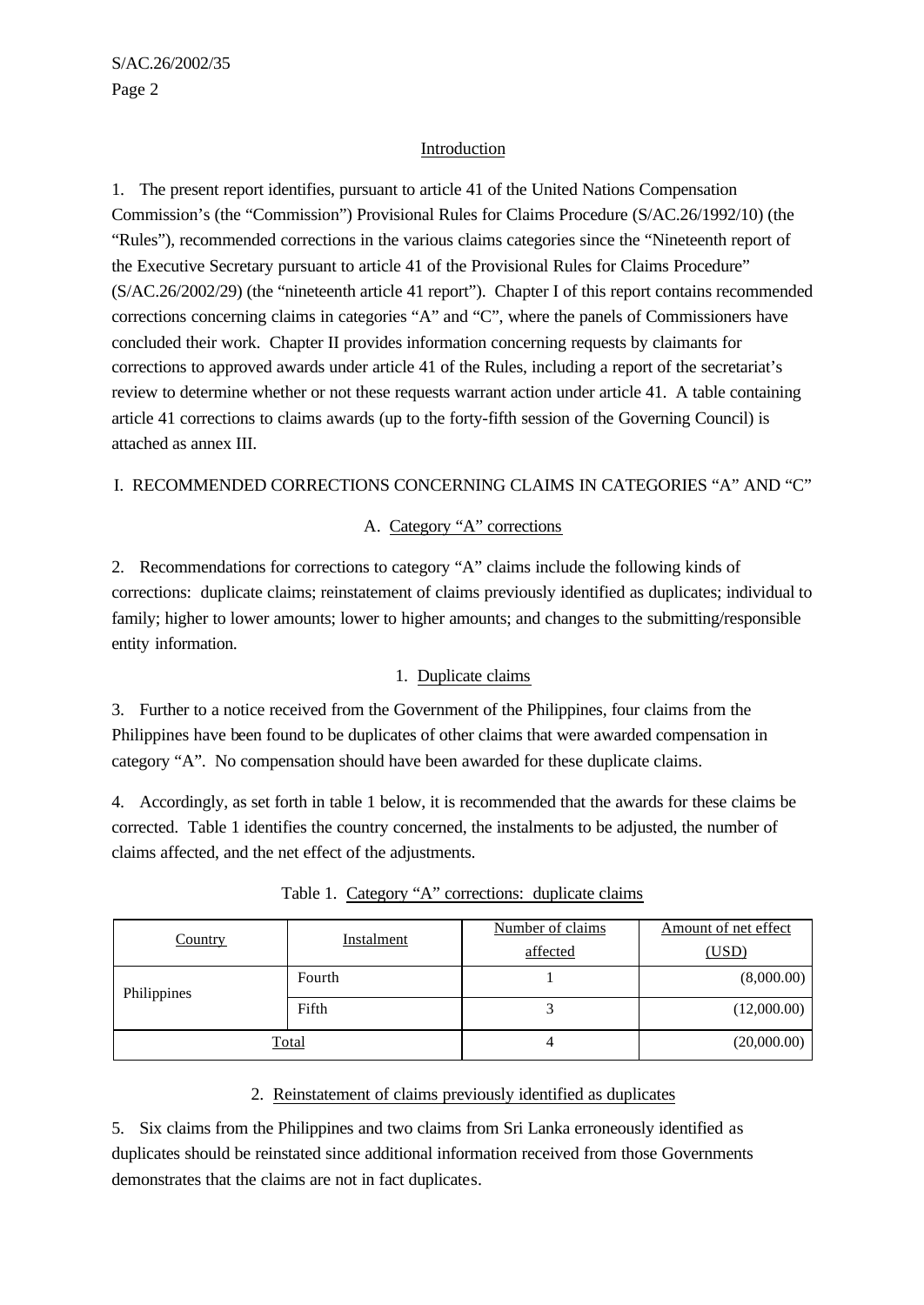6. Accordingly, as set forth in table 2 below, it is recommended that the awards for these claims be corrected. Table 2 identifies the countries concerned, the instalments to be adjusted, the number of claims affected, and the net effect of the adjustments.

| Country      | Instalment | Number of claims<br>affected | Amount of net effect<br>(USD) |  |
|--------------|------------|------------------------------|-------------------------------|--|
| Philippines  | Sixth      | $\mathfrak b$                | 24,000.00                     |  |
| Sri Lanka    | Fourth     |                              | 4,000.00                      |  |
|              | Sixth      |                              | 4,000.00                      |  |
| <b>Total</b> |            | 8                            | 32,000.00                     |  |

Table 2. Category "A" corrections: reinstatement of claims previously identified as duplicates

### 3. Individual to family

7. One claim from China, one claim from Pakistan and one claim from UNDP Washington were incorrectly awarded individual claim amounts because the information relating to family members had mistakenly not been entered on the computer disks submitted to the Commission. The awards for these claims should be increased to the amounts appropriate to the proper status of the claims.

8. Accordingly, as set forth in table 3 below, it is recommended that the award amounts for these claims be corrected. Table 3 identifies the countries and international organisation concerned, the instalments to be adjusted, the number of claims affected, and the net effect of the adjustments.

| Country or international<br>organization | <b>Instalment</b> | Number of claims<br>affected | Amount of net effect<br>(USD) |
|------------------------------------------|-------------------|------------------------------|-------------------------------|
| China                                    | Fifth             |                              | 4,000.00                      |
| Pakistan                                 | Sixth             |                              | 2,500.00                      |
| <b>UNDP</b> Washington                   | Sixth             |                              | 2,500.00                      |
| Total                                    |                   |                              | 9,000.00                      |

Table 3. Category "A" corrections: individual to family

## 4. Higher to lower amounts

9. Decision 21 (S/AC.26/Dec.21 (1994)) of the Governing Council states that "any claimant who has selected a higher amount in category 'A' (USD 4,000 or USD 8,000) and has also filed a category 'B', 'C' or 'D' claim will be deemed to have selected the corresponding lower amount under category 'A'". Five claims from the Philippines have been identified as having been filed for higher amount**s** in category "A" by claimants who also filed claims in category "C". The awards for the category "A" claims should be reduced to an amount appropriate to the proper status of the claims.

10. Accordingly, as set forth in table 4 below, it is recommended that the award amounts for these claims be corrected. Table 4 identifies the country concerned, the instalments to be adjusted, the number of claims affected, and the net effect of the adjustments.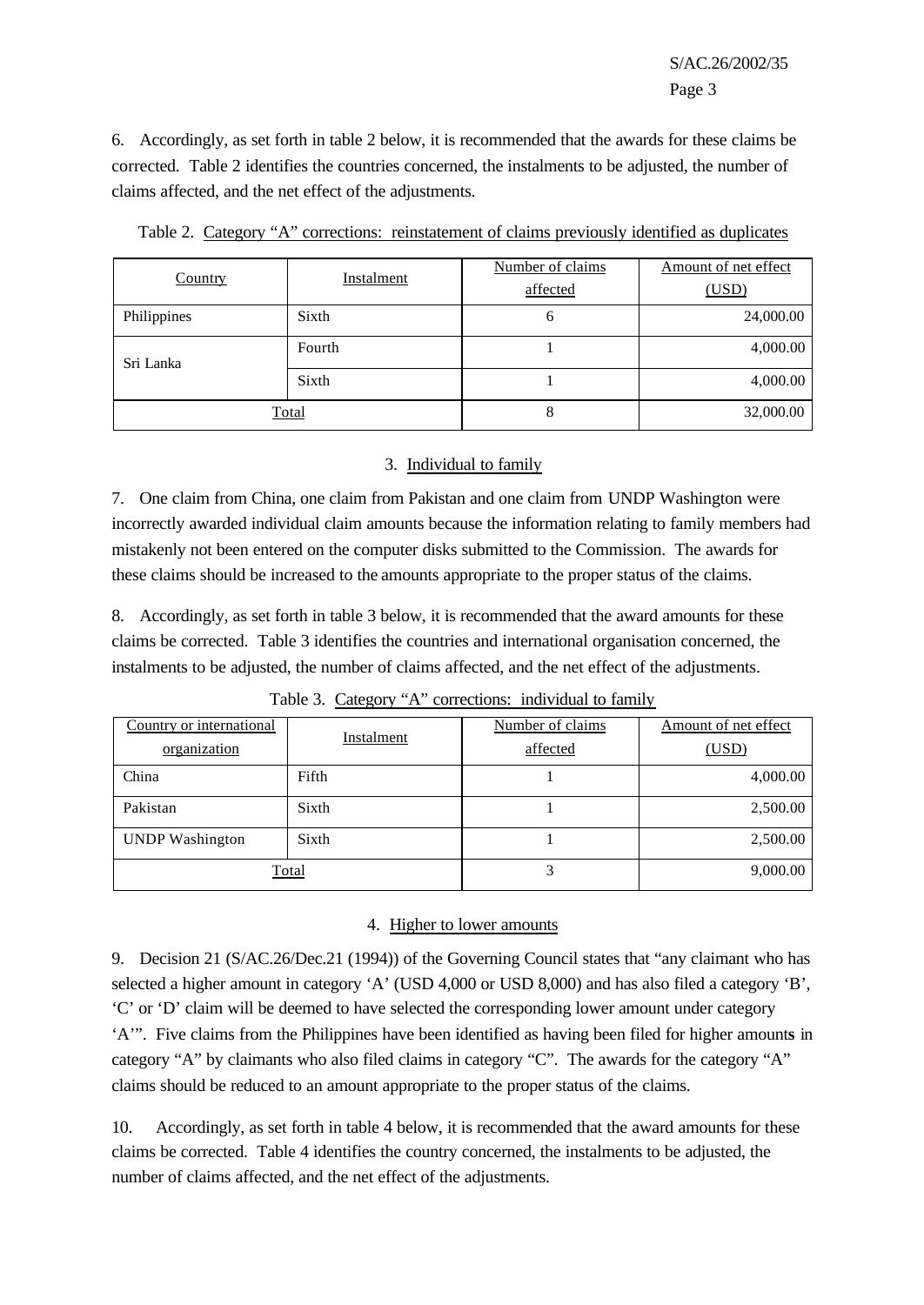| Country     | Instalment | Number of claims<br>affected | Amount of net effect<br>(USD) |
|-------------|------------|------------------------------|-------------------------------|
| Philippines | Fourth     |                              | (1,500.00)                    |
|             | Fifth      | 3                            | (4,500.00)                    |
|             | Sixth      |                              | (1,500.00)                    |
| Total       |            |                              | (7,500.00)                    |

Table 4. Category "A" corrections: higher to lower amounts

### 5. Lower to higher amounts

11. Upon review of original paper claim files submitted by the Governments of Australia, Austria, Bangladesh, Brazil, Bulgaria, France, Iran, Ireland, Italy, Jordan, Kuwait, Lebanon, Morocco, Pakistan, Philippines, the Republic of Korea, Romania, Slovakia, Sri Lanka, the Syrian Arab Republic, Thailand, Turkey, UNHCR Canada and the United States, as requested by the Governing Council at its December 2001 session, it is confirmed that 1,874 claimants had selected the higher amounts of compensation on the paper claim forms while lower amounts had erroneously been entered in the electronic claim formats submitted to the Commission. The awards for these claims should, therefore, be increased to the amounts appropriate to the proper status of the claims.

12. Accordingly, as set forth in table 5 below, it is recommended that the award amounts for these claims be corrected. Table 5 identifies the countries and international organisation concerned, the instalments to be adjusted, the number of claims affected, and the net effect of the adjustments.

| Country or international<br>organization | Instalment | Number of claims<br>affected | Amount of net effect<br>(USD) |
|------------------------------------------|------------|------------------------------|-------------------------------|
| Australia                                | First      | 1                            | 3,000.00                      |
|                                          | Third      | $\mathbf{1}$                 | 3,000.00                      |
| Austria                                  | Second     | $\mathbf{1}$                 | 1,500.00                      |
|                                          | First      | 56                           | 84,000.00                     |
|                                          | Second     | 47                           | 70,500                        |
| Bangladesh                               | Fourth     | 104                          | 156,000.00                    |
|                                          | Fifth      | 67                           | 100,500.00                    |
|                                          | Sixth      | 76                           | 114,000.00                    |
| <b>Brazil</b>                            | First      | $\overline{2}$               | 3,000.00                      |
|                                          | Sixth      | $\mathbf{1}$                 | 1,500.00                      |
| Bulgaria                                 | Fourth     | $\mathbf{1}$                 | 3,000.00                      |
| France                                   | First      | $\mathbf{1}$                 | 1,500.00                      |

Table 5. Category "A" corrections: lower to higher amounts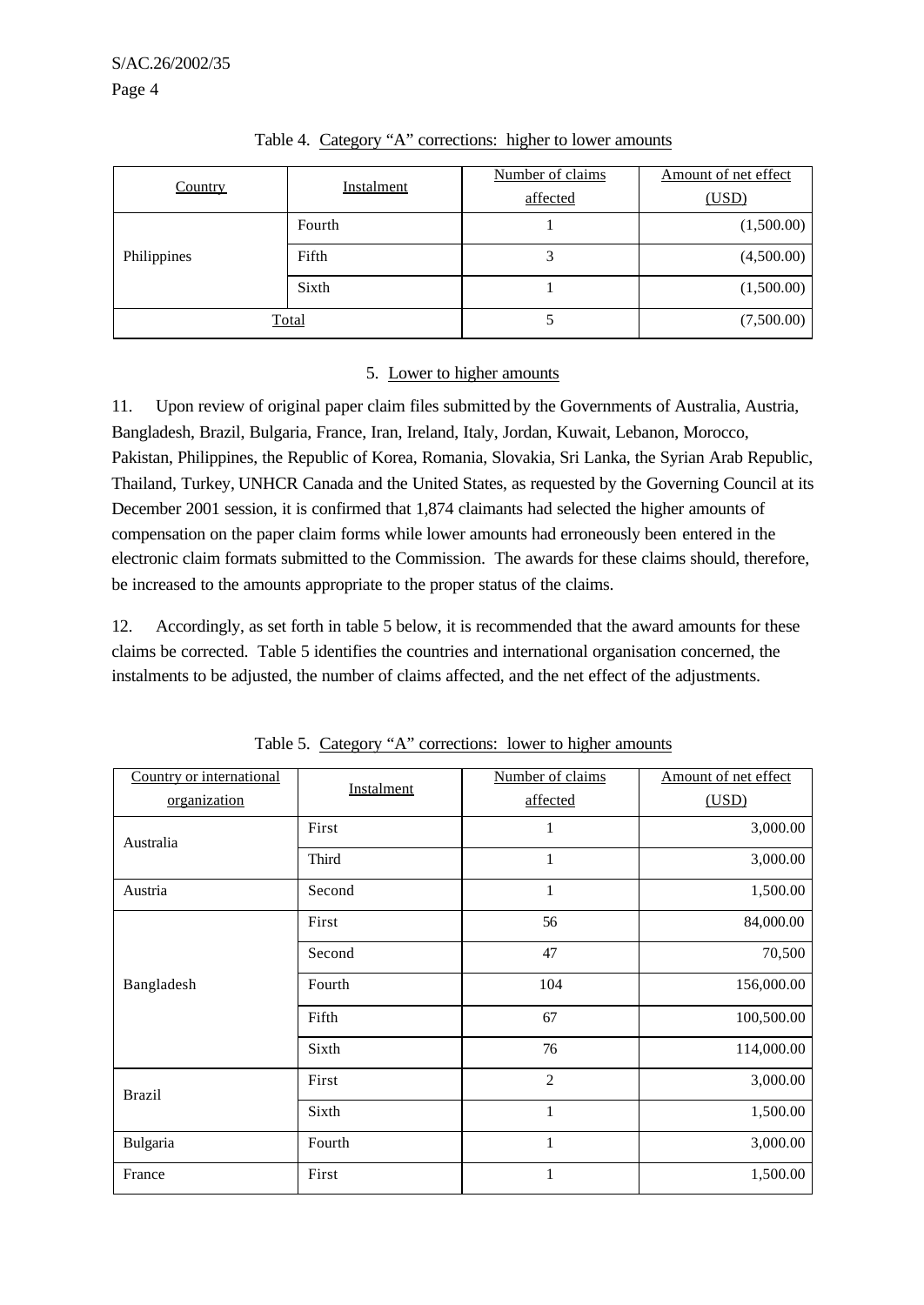|--|--|

| Country or international | Instalment | Number of claims | Amount of net effect |
|--------------------------|------------|------------------|----------------------|
| organization             |            | affected         | (USD)                |
|                          | Second     | $\sqrt{2}$       | 3,000.00             |
| Iran                     | Third      | $\sqrt{2}$       | 3,000.00             |
|                          | Fifth      | $\overline{c}$   | 3,000.00             |
| Ireland                  | Fourth     | $\,1\,$          | 1,500.00             |
| Italy                    | Second     | $1\,$            | 1,500.00             |
|                          | Fifth      | $\,1$            | 1,500.00             |
|                          | First      | $\overline{4}$   | 6,000.00             |
|                          | Second     | 6                | 18,000.00            |
| Jordan                   | Third      | $\boldsymbol{7}$ | 10,500.00            |
|                          | Fourth     | $\sqrt{2}$       | 3,000.00             |
|                          | Fifth      | $\sqrt{2}$       | 3,000.00             |
|                          | Sixth      | 24               | 49,500.00            |
|                          | Second     | $\,1\,$          | 3,000.00             |
|                          | Third      | $\boldsymbol{7}$ | 19,500.00            |
| Kuwait                   | Fourth     | $\sqrt{2}$       | 4,500.00             |
|                          | Fifth      | $\,1\,$          | 3,000.00             |
|                          | Sixth      | $\,1\,$          | 3,000.00             |
|                          | Second     | $\mathbf 1$      | 1,500.00             |
| Lebanon                  | Fourth     | 532              | 1,147,500.00         |
|                          | Fifth      | 545              | 1,200,000.00         |
|                          | Sixth      | 31               | 66,000.00            |
|                          | First      | 15               | 34,500.00            |
|                          | Second     | 10               | 18,000.00            |
| Morocco                  | Fourth     | 12               | 19,500.00            |
|                          | Fifth      | 9                | 13,500.00            |
|                          | Sixth      | 135              | 231,000.00           |
|                          | Second     | $\mathfrak{Z}$   | 9,000.00             |
| Pakistan                 | Fifth      | 10               | 15,000.00            |
|                          | Sixth      | $\,8\,$          | 13,500.00            |
| Philippines              | Fourth     | 5                | 7,500.00             |
|                          | Sixth      | $21\,$           | 43,500.00            |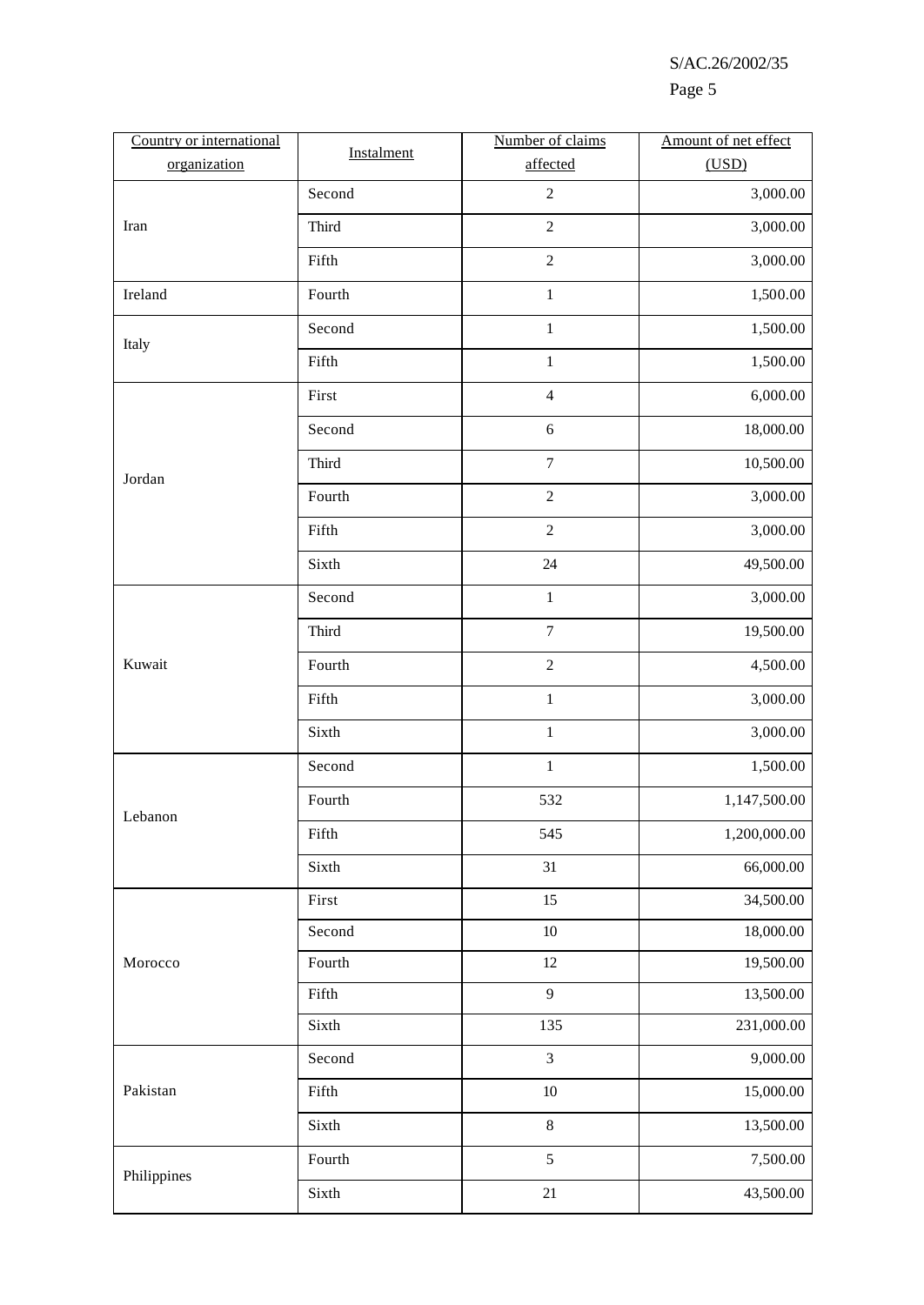Page 6

| Country or international | Instalment | Number of claims | Amount of net effect |
|--------------------------|------------|------------------|----------------------|
| organization             |            | affected         | (USD)                |
| Republic of Korea        | Third      | $\,1$            | 1,500.00             |
|                          | Fourth     | $\overline{4}$   | 10,500.00            |
|                          | First      | $\overline{4}$   | 6,000.00             |
| Romania                  | Fourth     | $\mathbf{1}$     | 1,500.00             |
|                          | Fifth      | 19               | 28,500.00            |
| Slovakia                 | First      | $\mathbf{1}$     | 1,500.00             |
|                          | First      | $\overline{2}$   | 3,000.00             |
| Sri Lanka                | Fourth     | 3                | 4,500.00             |
|                          | Fifth      | $\,1$            | 1,500.00             |
|                          | First      | $\mathbf{1}$     | 3,000.00             |
| Syrian Arab Republic     | Fourth     | 32               | 78,000.00            |
|                          | Fifth      | 11               | 22,500.00            |
|                          | Sixth      | 9                | 25,500.00            |
| Thailand                 | Fifth      | $\overline{c}$   | 4,500.00             |
|                          | Sixth      | 3                | 4,500.00             |
|                          | Fourth     | $\tau$           | 10,500.00            |
| Turkey                   | Fifth      | 5                | 7,500.00             |
|                          | Sixth      | 5                | 9,000.00             |
| <b>United States</b>     | Second     | $\mathbf{1}$     | 3,000.00             |
| <b>UNHCR Canada</b>      | Second     | $\mathbf{1}$     | 1,500.00             |
| Total                    |            | 1874             | 3,726,000            |

## 6. Change of submitting/responsible entity information

13. At the request of the claimants and with the agreement of the relevant Governments and international organizations, the submitting/responsible entity in respect of one category "A" claim should be transferred from UNDP Yemen to the Philippines, and in respect of another category "A" claim should be transferred from Egypt to UNRWA Gaza. These proposed corrections will not affect the award amounts approved by the Governing Council for the two claims, but will permit the Commission's Claims Payment Section to effect payment of the awards through the appropriate responsible entity.

14. Accordingly, as set forth in table 6 below, it is recommended that one claim be transferred from the UNDP Yemen to the Philippines and the other claim be transferred from Egypt to UNRWA Gaza. Table 6 identifies the countries concerned, the instalments to be adjusted, the number of claims affected, and the net effect of the adjustment.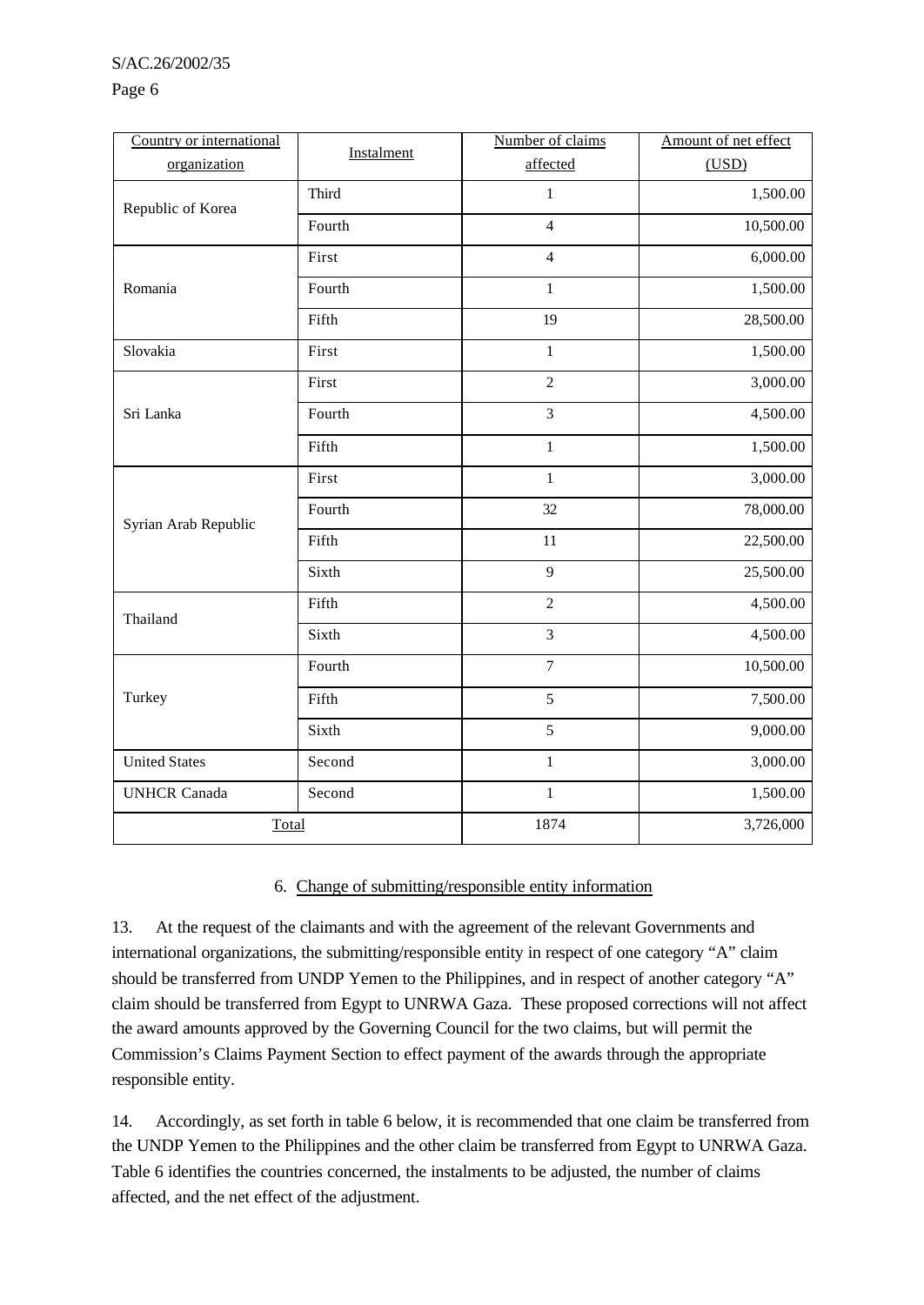| Country           | Number of claims<br>Instalment<br>affected |  | Amount of net effect<br>(USD) |
|-------------------|--------------------------------------------|--|-------------------------------|
| Egypt             | Fourth                                     |  | (5,000)                       |
| Philippines       | Second                                     |  | 2,500.00                      |
| <b>UNDP</b> Yemen | Second                                     |  | (2,500.00)                    |
| <b>UNRWA Gaza</b> | Fourth                                     |  | 5,000                         |

Table 6. Category "A" corrections: change in submitting/responsible entity corrections

### 7. Summary

15. The recommended corrections in category "A" concern 1904 claims submitted by 24 Governments and two international organisations resulting in a net increase in the total amount awarded of USD 3,739,500.00. Of these, the total amount awarded for 1,885 claims was increased by USD 3,767,000.00, while the total amount awarded for nine claims was decreased by USD 27,500.00. The recommendations for the first, second, third, fourth, fifth and sixth instalments of category "A" claims, by country or international organisation and by instalment, are provided in tables 1 to 7 of annex I to this report.

### B. Category "C" corrections

16. The recommendation for a correction to a category "C" claim arises from a discrepancy between the electronic and paper claim formats.

### 1. Correction arising from discrepancy between the electronic and paper claim format

17. During the period under review, the Commission reviewed nine claims pursuant to requests for corrections. From those reviews, a correction is recommended in respect of one category "C" claim. The recommendation applies the "C" Panel's methodologies relative to the respective losses and considers only the timely filed information in the Commission's paper claim format.

18. The recommendation for correction arises from a discrepancy between the electronic and paper claim formats identified by the secretariat after a review prompted by an inquiry from the Government of Egypt. The individual loss element for which the recommendation for correction is made concerns an individual business loss ("C8-Business"). The discrepancy between the electronic and paper claim formats has been determined to be the result of a clerical error in omitting the loss from the electronic claim format, that adversely affected the outcome for the claimant.

19. Accordingly, as set forth in table 7 below, it is recommended that the award amount for one claim be corrected. Table 7 identifies the country concerned, the instalment to be adjusted, the number of claims affected, and the net effect of the adjustment.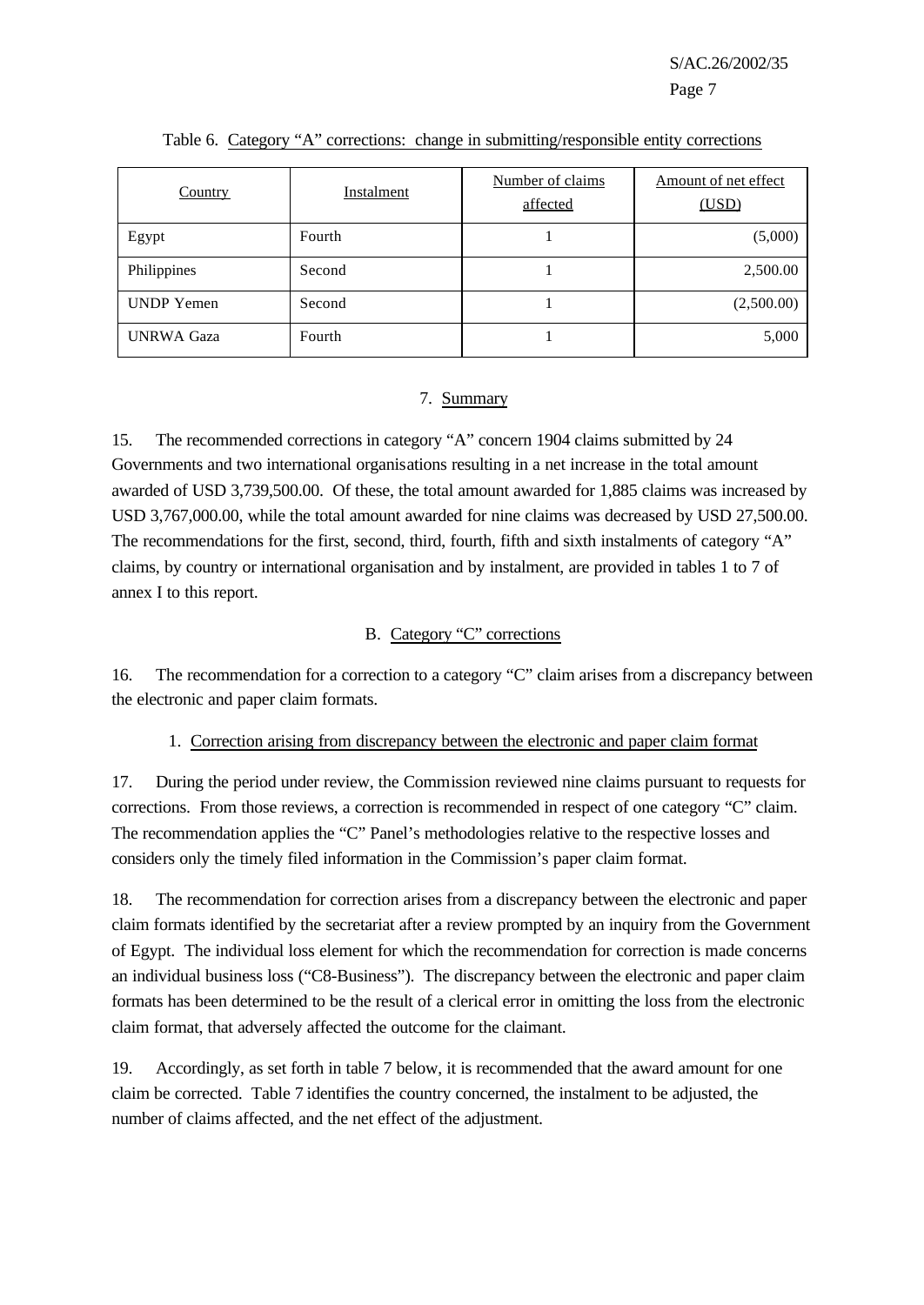|  | Table 7. Category "C" correction: correction arising from discrepancy between electronic and paper |  |  |
|--|----------------------------------------------------------------------------------------------------|--|--|
|  | claim formats                                                                                      |  |  |

| <b>Country</b> | Number of claims<br>Instalment<br>affected |  | Amount of net effect<br>(USD) |  |
|----------------|--------------------------------------------|--|-------------------------------|--|
| Egypt          | Fourth                                     |  | 53,342.85                     |  |
| Total          |                                            |  | 53,342.85                     |  |

### 2. Summary

20. The recommended correction in category "C" concerns one claim submitted by one Government resulting in a net increase of the total awarded amount of USD 53,342.85. The recommendation for the fourth instalment of category "C" claims, by country and by instalment, is provided in tables 1 and 2 of annex II to this report.

## II. REQUESTS BY CLAIMANTS FOR ARTICLE 41 CORRECTIONS

21. During the period under review, the secretariat has continued its review of requests from Governments for corrections submitted under article 41 of the Rules. The requests are outlined below.

22. A number of Governments have requested clarification or review of awards made to claimants pursuant to decisions of the Governing Council and associated reports and recommendations of panels of Commissioners. These requests are as follows: Egypt (UNCC claim Nos. 5000089, 4002913, 4002662, 3000560, 3002534 and a request dated 5 August 2002 concerning two category "C" claimants); India (UNCC claim Nos. 142446, 3001664, 3000724, 3000676, 3000967, 3000665, 3001604 and 3000930); Jordan (UNCC claim Nos. 4002425, 3004345, 3004443, 3004347, 1600769, 3004260, 3004844, 3004944, 3004066); Kuwait (UNCC claim Nos. 4004915, 4004300, 4003481, 3006331 and 3007482); Pakistan (UNCC claim Nos. 3001886, 3001939, 3001912 and 3001978); Sweden (UNCC claim No. 3002032); Syrian Arab Republic (UNCC claim No. 3005163); and the United Kingdom (UNCC claim Nos. 3002366, 3002249, 3002420, 3002210, 3002256 and 4002031). The response of the Executive Secretary to these requests have not yet been conveyed to the claimant country due to the fact that the secretariat's review of the specific claims in question, and, where appropriate, consultations with the respective panels of Commissioners, remains ongoing. Details concerning these requests, and the Executive Secretary's recommendations to the Governing Council with respect thereto, will be contained in the Executive Secretary's upcoming article 41 reports to the Governing Council.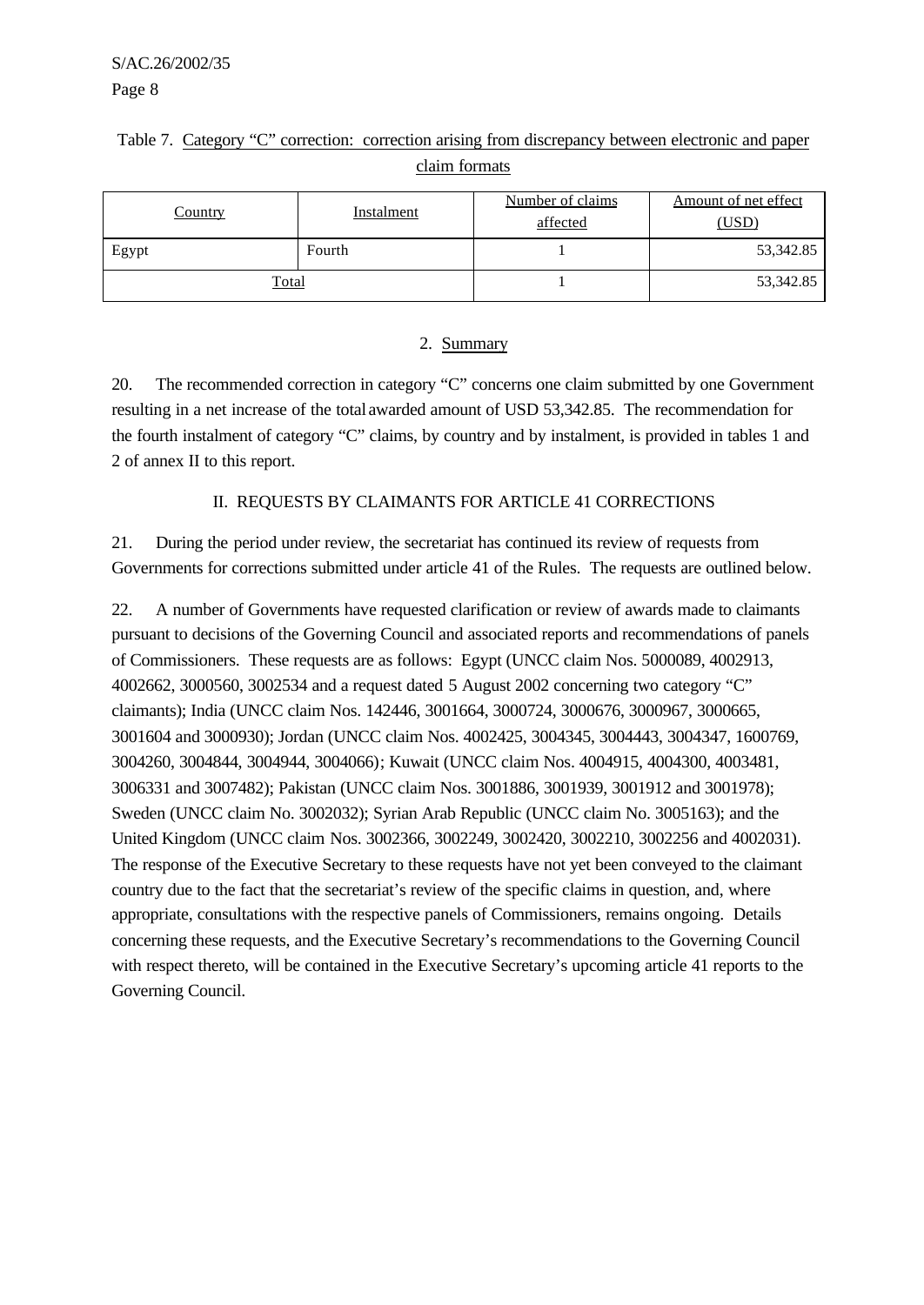## Annex I

## RECOMMENDED CORRECTIONS CONCERNING CATEGORY "A" CLAIMS

1. Based on the recommended corrections reported in paragraphs 2 to 14 of this report, supra, the category "A" claims aggregate corrected awards by instalment, per country, are as follows:

|                      | Previous total award | Corrected total award | Amount of net effect |
|----------------------|----------------------|-----------------------|----------------------|
| <b>Country</b>       | (USD)                | (USD)                 | (USD)                |
| Australia            | 338,500.00           | 341,500.00            | 3,000.00             |
| Bangladesh           | 17,689,000.00        | 17,773,000.00         | 84,000.00            |
| <b>Brazil</b>        | 531,500.00           | 534,500.00            | 3,000.00             |
| France               | 986,500.00           | 988,000.00            | 1,500.00             |
| Jordan               | 309,000.00           | 315,000.00            | 6,000.00             |
| Morocco              | 242,000.00           | 276,500.00            | 34,500.00            |
| Romania              | 577,500.00           | 583,500.00            | 6,000.00             |
| Slovakia             | 177,000.00           | 178,500.00            | 1,500.00             |
| Sri Lanka            | 25,089,000.00        | 25,092,000.00         | 3,000.00             |
| Syrian Arab Republic | 575,500.00           | 578,500.00            | 3,000.00             |

|  |  |  | Table 1. First instalment category "A" claims corrections |
|--|--|--|-----------------------------------------------------------|
|--|--|--|-----------------------------------------------------------|

|--|

| Country or international | <b>Previous total award</b> | Corrected total award | Amount of net effect |
|--------------------------|-----------------------------|-----------------------|----------------------|
| <u>organization</u>      | (USD)                       | (USD)                 | (USD)                |
| Austria                  | 53,000.00                   | 54,500.00             | 1,500.00             |
| Bangladesh               | 51,329,500.00               | 51,400,000.00         | 70,500.00            |
| Iran                     | 50,403,500.00               | 50,406,500.00         | 3,000.00             |
| Italy                    | 94,0000.00                  | 95,500.00             | 1,500.00             |
| Jordan                   | 94,184,500.00               | 94,202,500.00         | 18,000.00            |
| Kuwait                   | 87,520,500.00               | 87,523,500.00         | 3,000.00             |
| Lebanon                  | 25,000.00                   | 26,500.00             | 1,500.00             |
| Morocco                  | 77,000.00                   | 95,000.00             | 18,000.00            |
| Pakistan                 | 19,501,000.00               | 19,510,000.00         | 9,000.00             |
| Philippines              | 5,763,000.00                | 5,765,500.00          | 2,500.00             |
| <b>United States</b>     | 261,000.00                  | 264,000.00            | 3,000.00             |
| <b>UNDP</b> Yemen        | 57,000.00                   | 54,500.00             | (2,500.00)           |
| <b>UNHCR Canada</b>      | 74,500.00                   | 76,000.00             | 1,500.00             |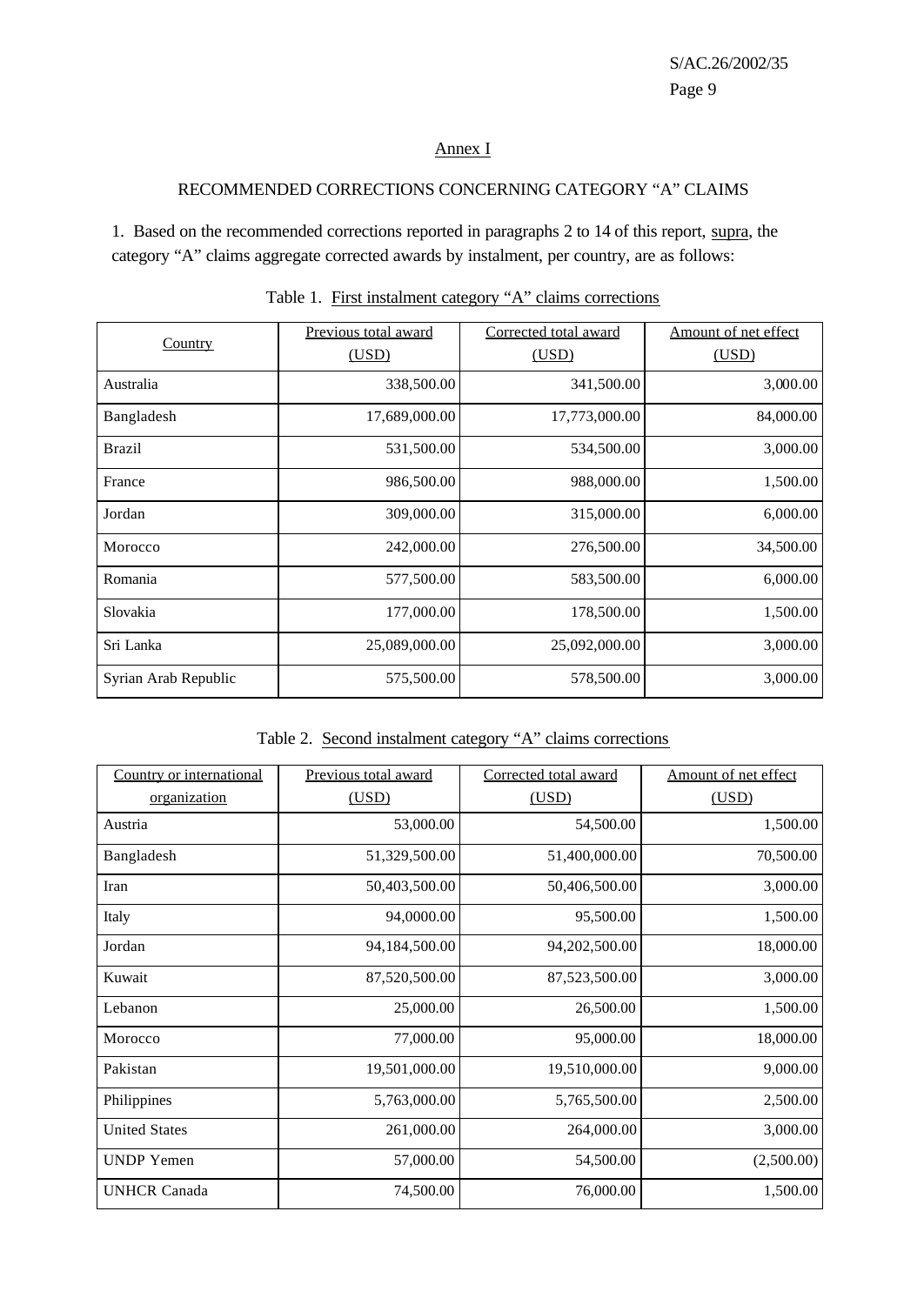| Country           | Previous total award | Corrected total award | Amount of net effect |
|-------------------|----------------------|-----------------------|----------------------|
|                   | (USD)                | (USD)                 | (USD)                |
| Australia         | 35,000.00            | 38,000.00             | 3,000.00             |
| Iran              | 68,447,000.00        | 68,450,000.00         | 3,000.00             |
| Jordan            | 91,939,500.00        | 91,950,000.00         | 10,500.00            |
| Kuwait            | 104,615,000.00       | 104,634,500.00        | 19,500.00            |
| Republic of Korea | 20,000.00            | 21,500.00             | 1,500.00             |

# Table 3. Third instalment category "A" claims corrections

## Table 4. Fourth instalment category "A" claims corrections

| Country or international | Previous total award | Corrected total award | Amount of net effect |
|--------------------------|----------------------|-----------------------|----------------------|
| organization             | (USD)                | (USD)                 | (USD)                |
| Bangladesh               | 52,481,500.00        | 52,637,500.00         | 156,000.00           |
| Bulgaria                 | 1,821,000.00         | 1,824,000.00          | 3,000.00             |
| Egypt                    | 207,343,500.00       | 207,338,500.00        | (5,000.00)           |
| Ireland                  | 126,500.00           | 128,000.00            | 1,500.00             |
| Jordan                   | 17,441,500.00        | 17,444,500.00         | 3,000.00             |
| Kuwait                   | 40,986,000.00        | 40,990,500.00         | 4,500.00             |
| Lebanon                  | 5,724,000.00         | 6,871,500.00          | 1,147,500.00         |
| Morocco                  | 140,500.00           | 160,000.00            | 19,500.00            |
| Philippines              | 30,264,500.00        | 30,262,500.00         | (2,000.00)           |
| Republic of Korea        | 1,205,500.00         | 1,216,000.00          | 10,500.00            |
| Romania                  | 3,459,500.00         | 3,461,000.00          | 1,500.00             |
| Sri Lanka                | 69,788,500.00        | 69,797,000.00         | 8,500.00             |
| Syrian Arab Republic     | 26,176,000.00        | 26,254,000.00         | 78,000.00            |
| Turkey                   | 6,288,000.00         | 6,298,500.00          | 10,500.00            |
| <b>UNRWA Gaza</b>        | 691,000.00           | 696,000.00            | 5,000.00             |

## Table 5. Fifth instalment category "A" claims corrections

| <b>Country</b> | Previous total award | Corrected total award | Amount of net effect |
|----------------|----------------------|-----------------------|----------------------|
|                | (USD)                | (USD)                 | (USD)                |
| Bangladesh     | 52,276,500.00        | 52,377,000.00         | 100,500.00           |
| China          | 5,704,000            | 5,708,000.00          | 4,000.00             |
| Iran           | 3,736,500.00         | 3,739,500.00          | 3,000.00             |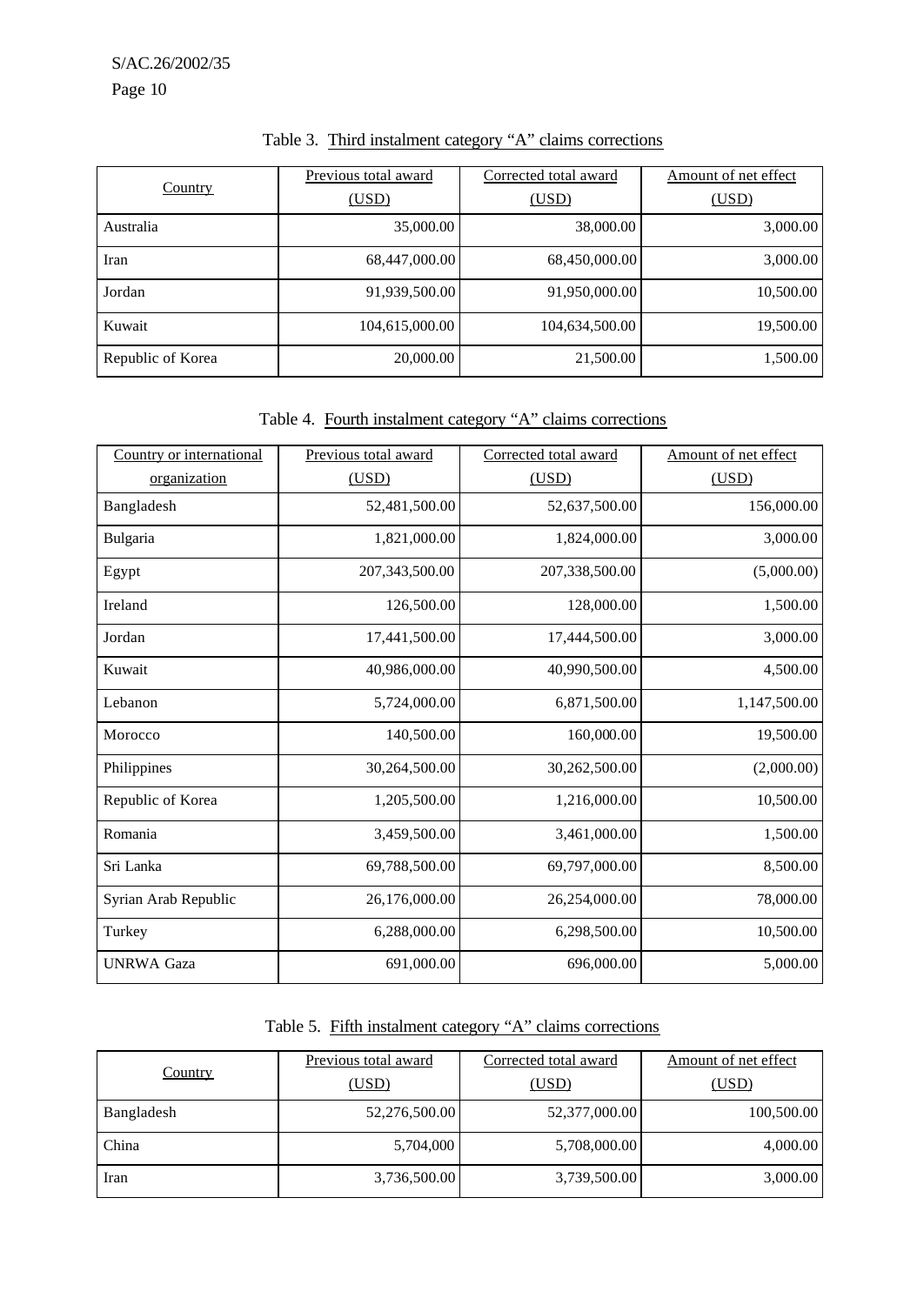S/AC.26/2002/35 Page 11

|                      | Previous total award | Corrected total award | Amount of net effect |
|----------------------|----------------------|-----------------------|----------------------|
| <b>Country</b>       | (USD)                | (USD)                 | (USD)                |
| Italy                | 182,000.00           | 183,500.00            | 1,500.00             |
| Jordan               | 17,208,500.00        | 17,211,500.00         | 3,000.00             |
| Kuwait               | 39,876,000.00        | 39,879,000.00         | 3,000.00             |
| Lebanon              | 5,763,000.00         | 6,963,000.00          | 1,200,000.00         |
| Morocco              | 108,000.00           | 121,500.00            | 13,500.00            |
| Pakistan             | 22,947,500.00        | 22,962,500.00         | 15,000.00            |
| Philippines          | 31,104,000.00        | 31,087,500.00         | (16,500.00)          |
| Romania              | 3,552,000.00         | 3,580,500.00          | 28,500.00            |
| Sri Lanka            | 69,705,000.00        | 69,706,500.00         | 1,500.00             |
| Syrian Arab Republic | 26,775,000.00        | 26,797,500.00         | 22,500.00            |
| Thailand             | 10,552,000.00        | 10,556,500.00         | 4,500.00             |
| Turkey               | 6,492,000.00         | 6,499,500.00          | 7,500.00             |

## Table 6. Sixth instalment category "A" claims corrections

| Country or international | Previous total award | Corrected total award | Amount of net effect |
|--------------------------|----------------------|-----------------------|----------------------|
| organization             | (USD)                | (USD)                 | (USD)                |
| Bangladesh               | 65,852,500.00        | 65,966,500.00         | 114,000.00           |
| <b>Brazil</b>            | 621,500.00           | 623,000.00            | 1,500.00             |
| Jordan                   | 17,522,500.00        | 17,572,000.00         | 49,500.00            |
| Kuwait                   | 17,140,500.00        | 17,143,500.00         | 3,000.00             |
| Lebanon                  | 540,000.00           | 606,000.00            | 66,000.00            |
| Morocco                  | 2,554,000.00         | 2,785,000.00          | 231,000.00           |
| Pakistan                 | 46,277,000.00        | 46,293,000.00         | 16,000.00            |
| Philippines              | 60,720,000.00        | 60,786,000.00         | 66,000.00            |
| Sri Lanka                | 35,563,000.00        | 35,567,000.00         | 4,000.00             |
| Syrian Arab Republic     | 5,176,000            | 5,201,500.00          | 25,500.00            |
| Thailand                 | 2,248,500.00         | 2,253,000.00          | 4,500.00             |
| Turkey                   | 1,550,000.00         | 1,559,000.00          | 9,000.00             |
| <b>UNDP</b> Washington   | 2,500.00             | 5,000.00              | 2,500.00             |

2. Based on the above corrections, the revised category "A" claim total recommended awards by instalment are as follows: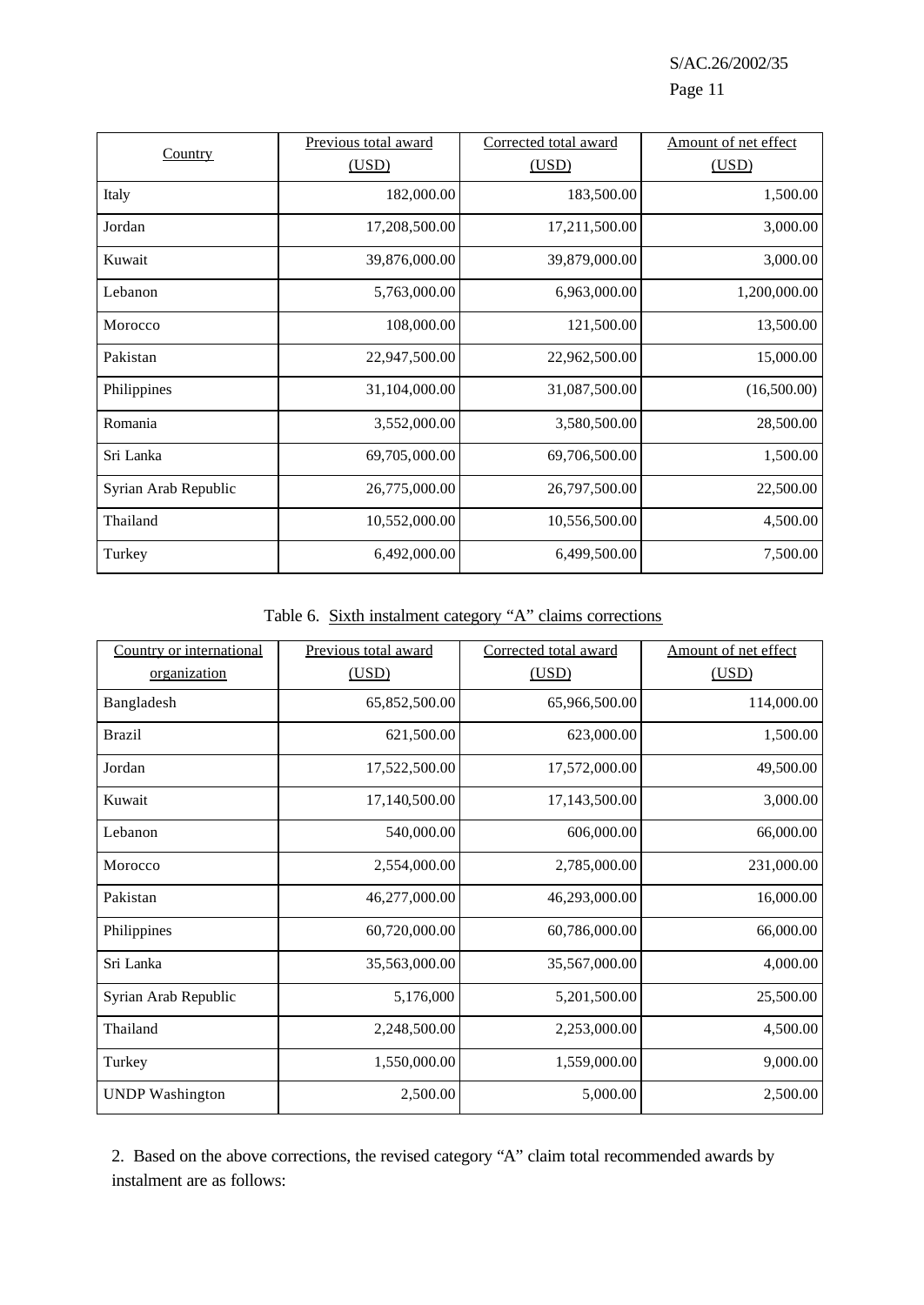S/AC.26/2002/35 Page 12

| Instalment   | Previous total award | Corrected total award | Amount of net effect |
|--------------|----------------------|-----------------------|----------------------|
|              | (USD)                | (USD)                 | <u>(USD)</u>         |
| First        | 189,671,500.00       | 189,817,000.00        | 145,500.00           |
| Second       | 641,244,500.00       | 641,375,000.00        | 130,500.00           |
| <b>Third</b> | 531,513,000.00       | 531,550,500.00        | 37,500.00            |
| Fourth       | 733,008,000.00       | 734,450,000.00        | 1,442,000.00         |
| Fifth        | 782,912,500.00       | 784,304,000.00        | 1,391,500.00         |
| Sixth        | 315,693,000.00       | 316,285,500.00        | 592,500.00           |

## Table 7. Recommended corrected total awards for category "A" claims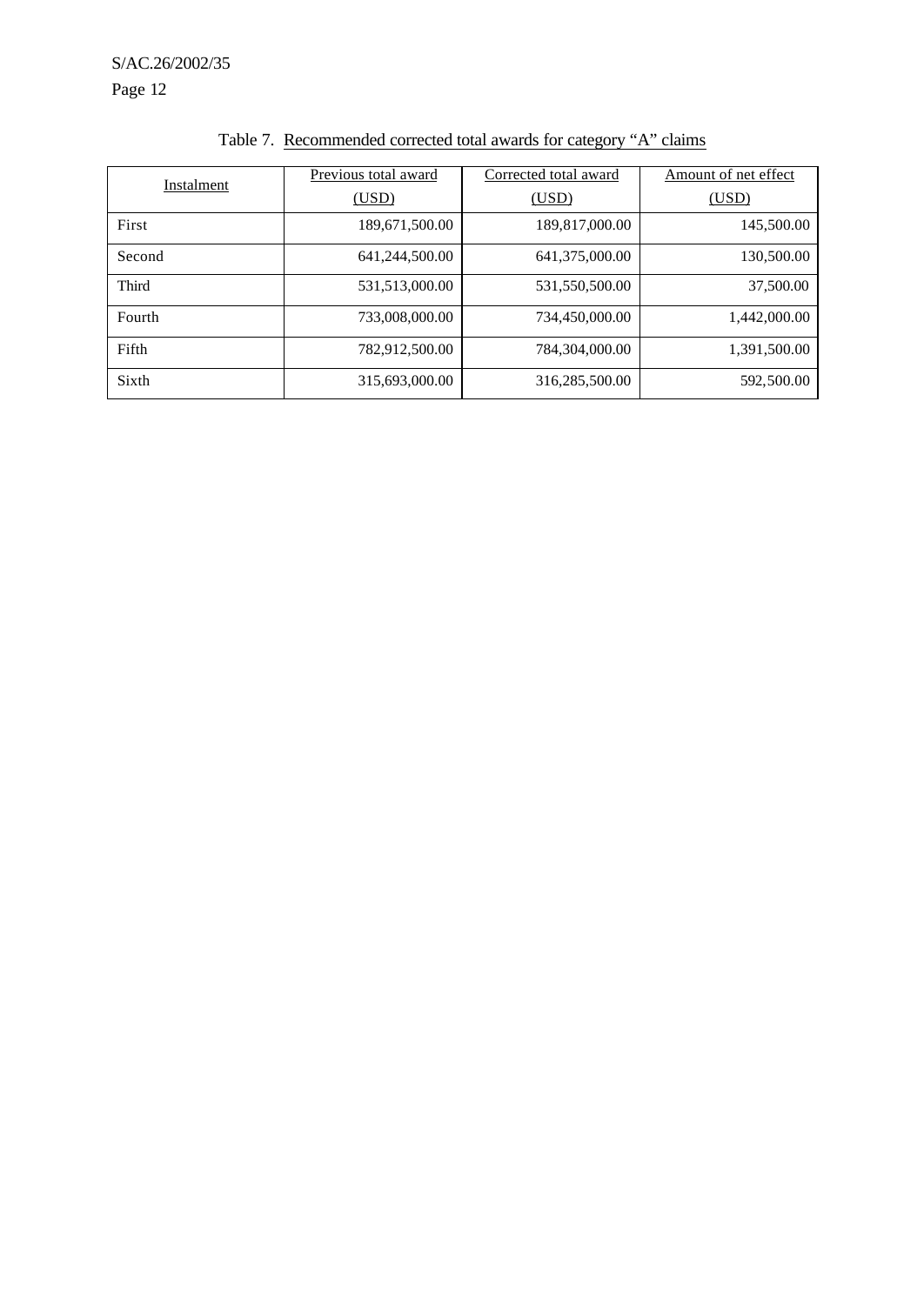## Annex II

#### RECOMMENDED CORRECTION CONCERNING ONE CATEGORY "C" CLAIM

1. Based on the recommended correction reported in paragraphs 15 to 19 of this report, supra, the category "C" claims aggregate corrected awards by instalment, per country, are as follows:

| Table 1. Fourth instalment category "C" claims correction |  |  |
|-----------------------------------------------------------|--|--|
|-----------------------------------------------------------|--|--|

|         | Previous total award | Corrected total award | Amount of net effect |
|---------|----------------------|-----------------------|----------------------|
| Country | 'USD                 | [USD                  | 'USD                 |
| Egypt   | 116,473,789.96       | 16,527,132.81         | 53,342.85            |

2. Based on the above correction, the revised category "C" claim total recommended awards by instalment are as follows:

|  |  | Table 2. Recommended corrected total awards for category "C" claims |  |  |  |  |
|--|--|---------------------------------------------------------------------|--|--|--|--|
|--|--|---------------------------------------------------------------------|--|--|--|--|

| Instalment | Previous total award | Corrected total award | Amount of net effect |  |  |
|------------|----------------------|-----------------------|----------------------|--|--|
|            | ,USD)                | USD)                  | USD)                 |  |  |
| Fourth     | 654,906,582.73       | 654,959,925.58        | 53,342.85            |  |  |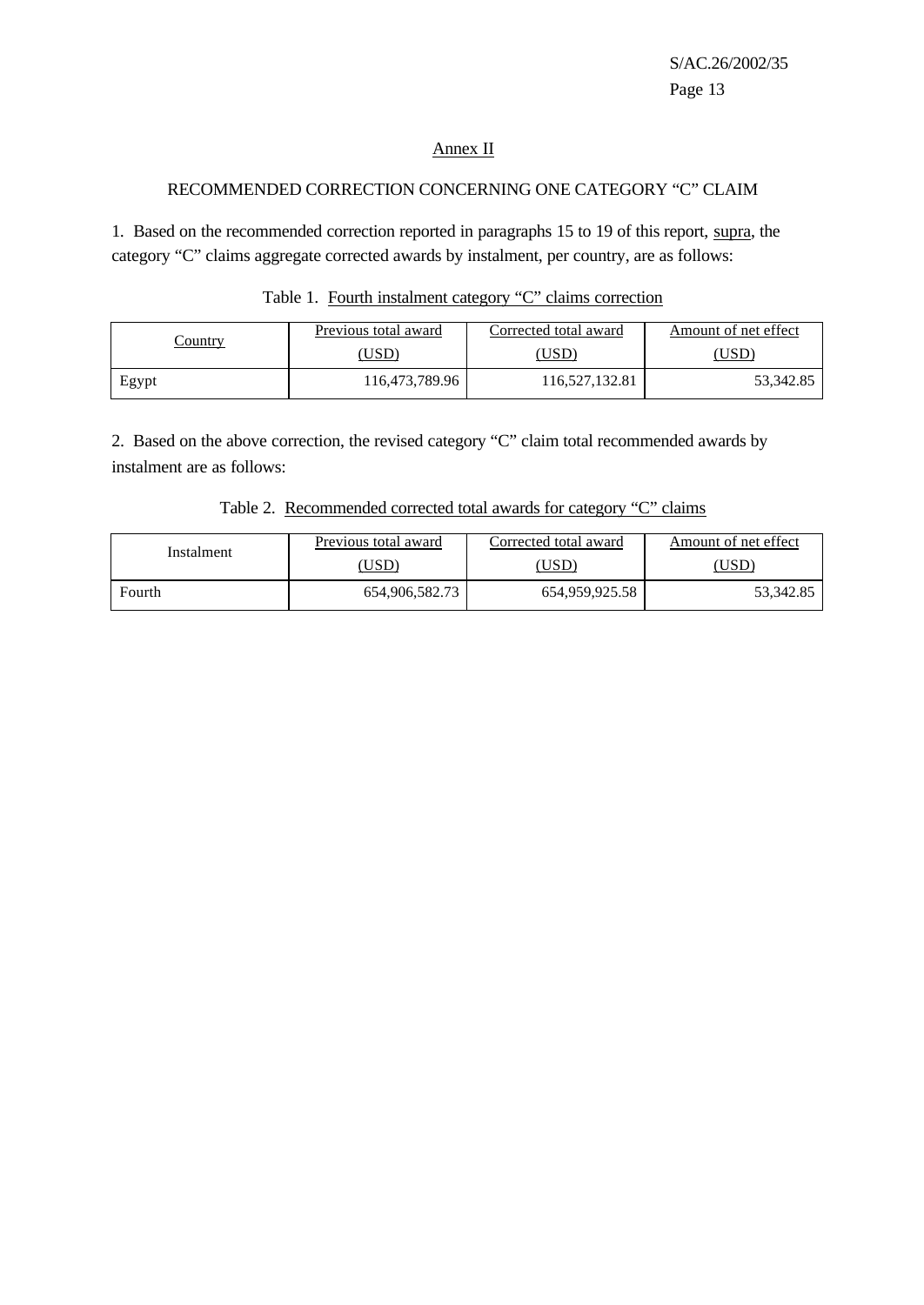Annex III

## ARTICLE 41 CORRECTIONS TO CLAIMS AWARDS (UP TO THE FORTY-FIFTH SESSION OF THE GOVERNING COUNCIL)

|                             | Category "A"                            |                                  | Category "B"                                   |                                  | Category "C"                            |                                  | Category "D"                                   |                                  | Category "E"                            |                                  | Total                                                                              |                                                                                       |
|-----------------------------|-----------------------------------------|----------------------------------|------------------------------------------------|----------------------------------|-----------------------------------------|----------------------------------|------------------------------------------------|----------------------------------|-----------------------------------------|----------------------------------|------------------------------------------------------------------------------------|---------------------------------------------------------------------------------------|
| Report                      | Net correction<br>for category<br>(USD) | Number of<br>claims<br>corrected | Net correction<br><u>for category</u><br>(USD) | Number of<br>claims<br>corrected | Net correction<br>for category<br>(USD) | Number of<br>claims<br>corrected | Net correction<br><u>for category</u><br>(USD) | Number of<br>claims<br>corrected | Net correction<br>for category<br>(USD) | Number of<br>claims<br>corrected | $Net$<br>corrections<br>for categories<br>"A", "B",<br>"C", "D' and<br>"E" $(USD)$ | Number of<br>Claims<br>corrected in<br>categories<br>"A", "B",<br>"C", "D" and<br>"E" |
| A(6) panel report           | (6,439,500)                             | 2,575                            |                                                | $\overline{\phantom{a}}$         |                                         | $\sim$                           |                                                | $\overline{\phantom{a}}$         |                                         |                                  | (6,439,500)                                                                        | 2,575                                                                                 |
| $B(2.2)$ panel report       |                                         | $\blacksquare$                   | (12,500)                                       | $3 \frac{a}{2}$                  |                                         | $\sim$                           |                                                | $\sim$                           |                                         |                                  | (12,500)                                                                           | 3a/                                                                                   |
| B(3) panel report           |                                         | $\blacksquare$                   | 110,000                                        | 10 b/                            |                                         | $\sim$                           |                                                | $\blacksquare$                   |                                         | $\overline{\phantom{a}}$         | 110,000                                                                            | 10 b/                                                                                 |
| $C(4)$ panel report         |                                         | $\overline{a}$                   |                                                | $\overline{a}$                   | (1,922)                                 | 49                               |                                                | $\blacksquare$                   |                                         |                                  | (1,922)                                                                            | 49                                                                                    |
| $C(5)$ panel report         |                                         | $\overline{a}$                   |                                                | $\overline{a}$                   | (77, 190)                               | 6                                |                                                | $\overline{a}$                   |                                         |                                  | (77, 190)                                                                          | 6                                                                                     |
| $C(6)$ panel report         |                                         | $\overline{\phantom{a}}$         |                                                | $\overline{a}$                   | 72,685                                  | 15                               |                                                | $\overline{\phantom{a}}$         |                                         |                                  | 72,685                                                                             | 15                                                                                    |
| $D(5)$ panel report         |                                         | $\overline{\phantom{a}}$         |                                                | $\overline{a}$                   |                                         | $\overline{\phantom{a}}$         | (2,647)                                        | $7\phantom{.0}$                  |                                         | $\overline{\phantom{a}}$         | (2,647)                                                                            | $7\overline{ }$                                                                       |
| $D(7)$ panel report         |                                         | $\overline{\phantom{a}}$         |                                                | $\overline{a}$                   |                                         | $\overline{\phantom{a}}$         | (38, 836)                                      | 13                               |                                         |                                  | (38, 836)                                                                          | 13                                                                                    |
| D1 (9.1) panel report       |                                         | $\overline{\phantom{a}}$         |                                                | $\overline{a}$                   |                                         |                                  | 103,532                                        | $\overline{4}$                   |                                         |                                  | 103,532                                                                            | $\overline{4}$                                                                        |
| Special "D" panel<br>report |                                         | $\overline{\phantom{a}}$         |                                                |                                  |                                         |                                  | (13, 283, 442)                                 | 426                              |                                         |                                  | (13, 283, 442)                                                                     | 426                                                                                   |
| $E3(10)$ panel report       |                                         | $\overline{a}$                   |                                                | L,                               |                                         |                                  |                                                | $\overline{a}$                   | 325,850                                 | $\mathbf{1}$                     | 325,850                                                                            | $\mathbf{1}$                                                                          |
| E4(3) panel report          |                                         | $\overline{\phantom{a}}$         |                                                | $\overline{a}$                   |                                         | $\overline{\phantom{a}}$         |                                                |                                  | 536,513                                 | $\overline{3}$                   | 536,513                                                                            | $\mathfrak{Z}$                                                                        |
| Article 41(1) report        | (5,500)                                 | 10                               |                                                | $\overline{a}$                   |                                         | $\sim$                           |                                                | $\overline{\phantom{a}}$         |                                         | $\bar{a}$                        | (5,500)                                                                            | 10 <sup>10</sup>                                                                      |
| Article 41(2) report        | (49,000)                                | 16                               |                                                | $\overline{\phantom{a}}$         |                                         | $\overline{\phantom{a}}$         |                                                | $\overline{\phantom{a}}$         |                                         |                                  | (49,000)                                                                           | 16                                                                                    |
| Article 41(3) report        | 1,500                                   | $\overline{4}$                   |                                                | $\overline{a}$                   |                                         | $\overline{\phantom{a}}$         |                                                | $\overline{\phantom{a}}$         |                                         | $\overline{\phantom{a}}$         | 1,500                                                                              | $\overline{4}$                                                                        |
| Article 41(4) report        | (83,000)                                | 19                               |                                                |                                  |                                         |                                  |                                                | $\blacksquare$                   |                                         |                                  | (83,000)                                                                           | 19                                                                                    |

Page S/AC.26/2002/35 14